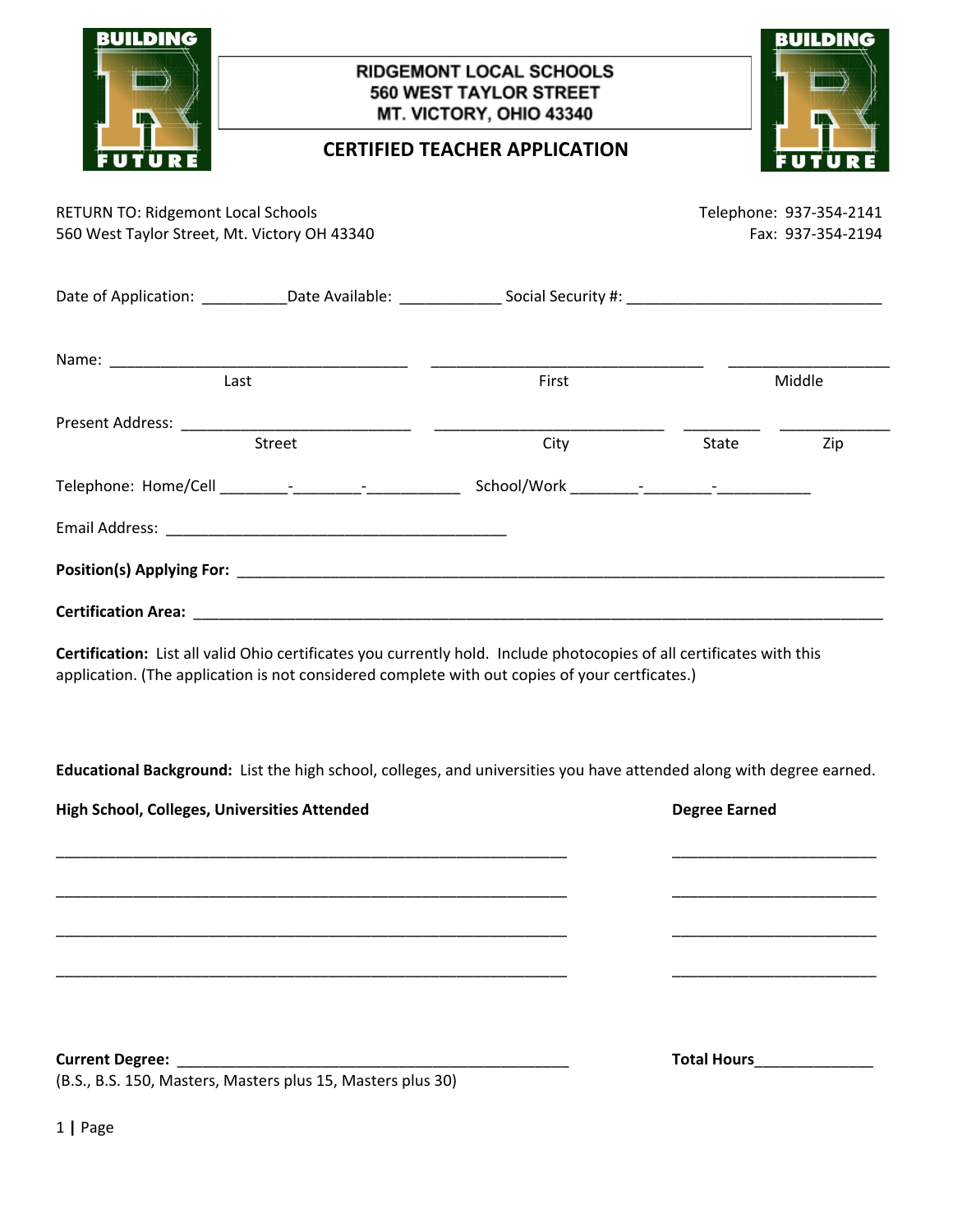**Full Time Teaching Experience:** (120, or more, days. Please list in reverse chronological order.)

| <b>School District Name</b>                                                      | Grade/Subject | Years | From | Τo |
|----------------------------------------------------------------------------------|---------------|-------|------|----|
|                                                                                  |               |       |      |    |
|                                                                                  |               |       |      |    |
| Include only total of years full time (over 120 days) teaching experience above. |               |       |      |    |

**Non-Teaching Work Experience:** List non-teaching work experiences which have helped to develop your people skills.

**Extra-Curricular Activities:** List all extracurricular activities you would consider coaching or directing if you became a Ridgemont employee. List extracurricular activities you currently direct or have directed:

**Essay Question:** The Ridgemont Superintendent and Board or Education are interested in what traits or qualities distinguish you from the average teacher candidate. What gains will be realized by the Ridgemont students, staff, and community members through your hiring?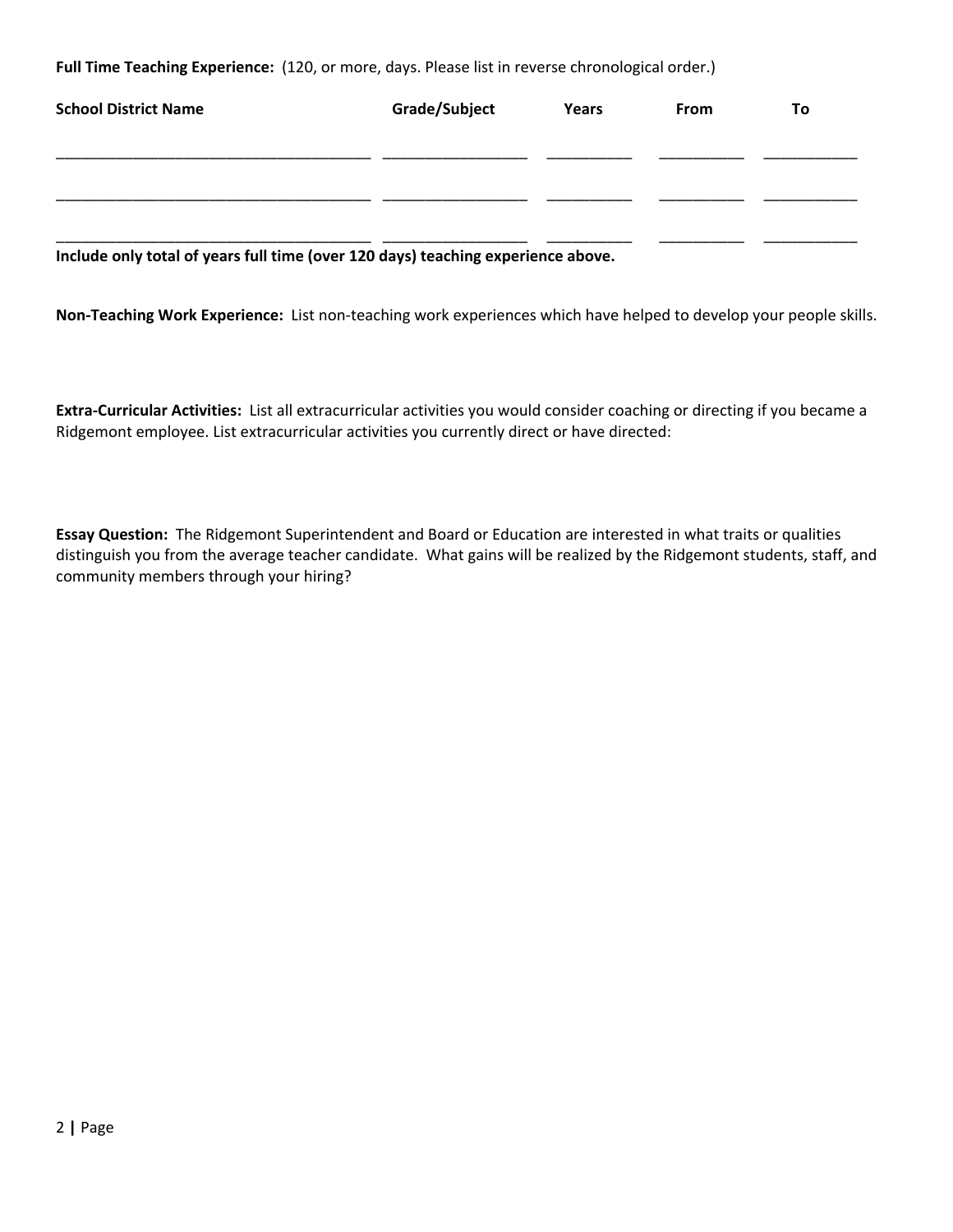**References:** List below names of professional references and community people, who have first-hand knowledge of your professional work, character, personality, and scholarship.

| Name | <b>Address</b> | Phone | <b>Title</b> |
|------|----------------|-------|--------------|
| 1.   |                |       |              |
| 2.   |                |       |              |
| 3.   |                |       |              |
| 4.   |                |       |              |

**Community Organizations:** Please list community organization in which you actively participate, in either your hometown or school community. In addition, list professional organizations.

 $\overline{a}$ **Contract Status:** Please give a brief explanation of your current contract status.

If yes, please explain.

| Have you ever resigned under the threat of nonrenewal? $\Box$ Yes $\Box$ No |  |
|-----------------------------------------------------------------------------|--|
| If yes, please explain.                                                     |  |

| Ethical Standards: Have you experienced any problems with your conduct or misconduct or allegations of either that |  |                         |  |
|--------------------------------------------------------------------------------------------------------------------|--|-------------------------|--|
| have brought your character into issue outside or inside of school/work? □ Yes □ No                                |  | If yes, please explain. |  |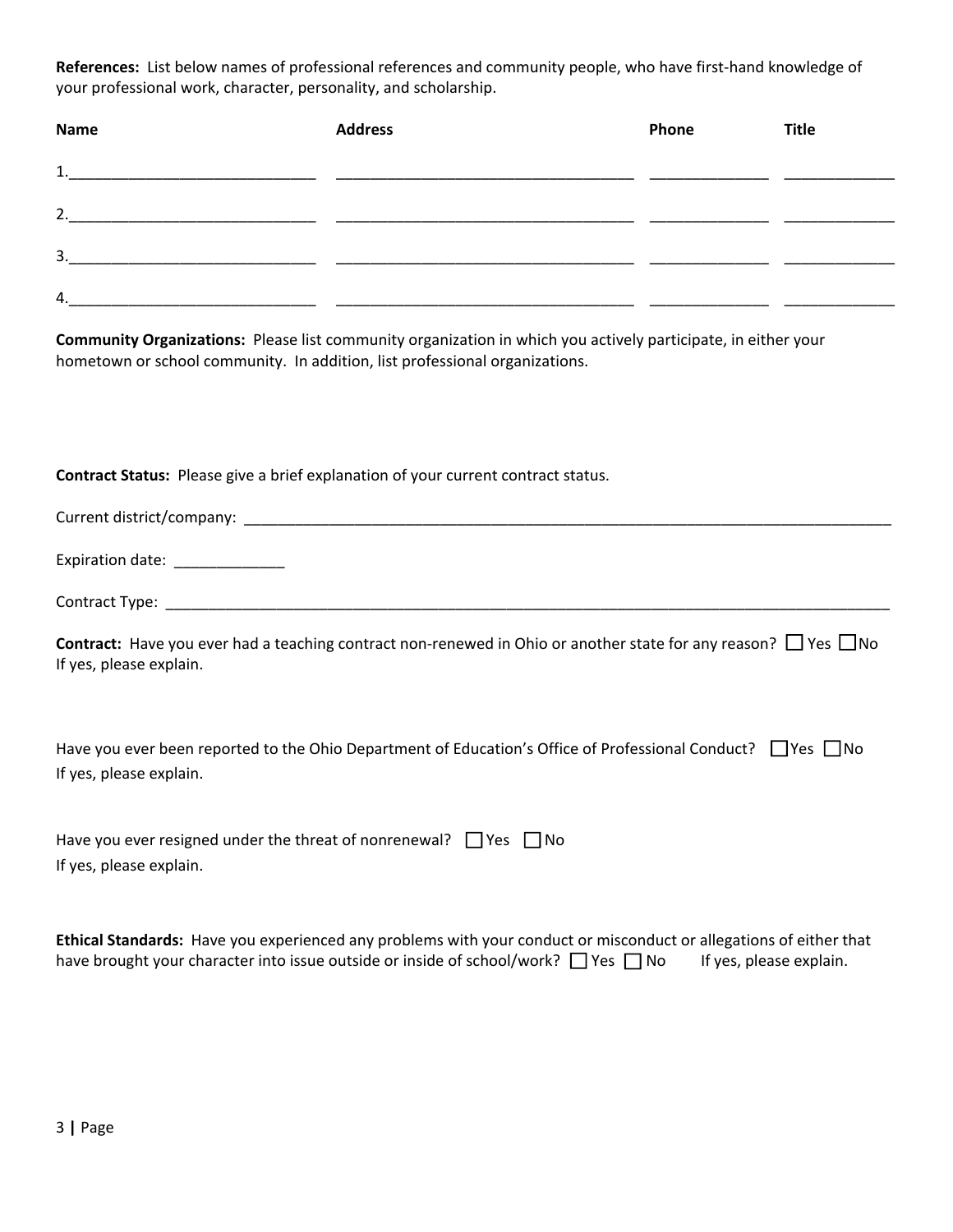## **Please initial each statement, in the box provided, indicating you have read and understand them.**

| *Any applicant with a criminal history of a felony, offenses of violence, theft, or certain misdemeanors will be |                                                                                                                         |  |  |
|------------------------------------------------------------------------------------------------------------------|-------------------------------------------------------------------------------------------------------------------------|--|--|
| disqualified from employment.<br>Initial                                                                         |                                                                                                                         |  |  |
| *Any applicant with a criminal history which violates board policy 3121, 4121, or 8142 will be disqualified from |                                                                                                                         |  |  |
| employment.<br>Initial                                                                                           |                                                                                                                         |  |  |
| *Offer of employment will be contingent on the results of a criminal background check.                           | Initial                                                                                                                 |  |  |
|                                                                                                                  | * Records Check: The Ridgemont School system routinely completes a record check on new employees and your initials      |  |  |
|                                                                                                                  | are needed to indicate that you grant permission for the district to complete a police/BCI/FBI records check if you are |  |  |
| placed in final consideration for this position.<br>Initial                                                      |                                                                                                                         |  |  |

a first degree misdemeanor. making a false statement in this application is guilty of falsification, under section 2921.13 of the Revised Code, which is hired or if already hired, will be subject to termination from employment on that ground. Furthermore, any person knowledge. I further recognize that, should the employer discover that I have falsified any such information; I will not be I represent that all information furnished in connection with this application is true and accurate to the best of my

## Request For A Criminal History Record Check

Ohio Revised Code may be deemed ineligible to work in the District. An employee who has been convicted of or plead guilty to one or more of the disqualifying offenses enumerated in the However, certain employees of the District must undergo a criminal background check as a condition of employment. The District is prohibited from inquiring about prior criminal convictions of any applicant on an application form.

By signing below, understand and agree that, pursuant to the law,

- Intelligence and Investigation and possibly from the Federal Bureau of Investigation; A. the Board of Education must request a criminal history check on me from the Bureau of Criminal
- B. until that report is received and reviewed by the District, I am regarded as a conditional employee; and
- immediately released from employment as a result. C. I am be deemed ineligible to work for the District based on the results of my background check and

Intelligence and Investigation and any additional fees associated with an FBI check. I hereby agree to provide such a records check to the district and agree to pay the fee charged by the Bureau of Criminal

Signature

\_\_\_\_\_\_\_\_\_\_\_\_\_\_\_\_\_\_\_\_\_\_\_\_\_\_\_\_\_\_\_\_

Date

\_\_\_\_\_\_\_\_\_\_\_\_